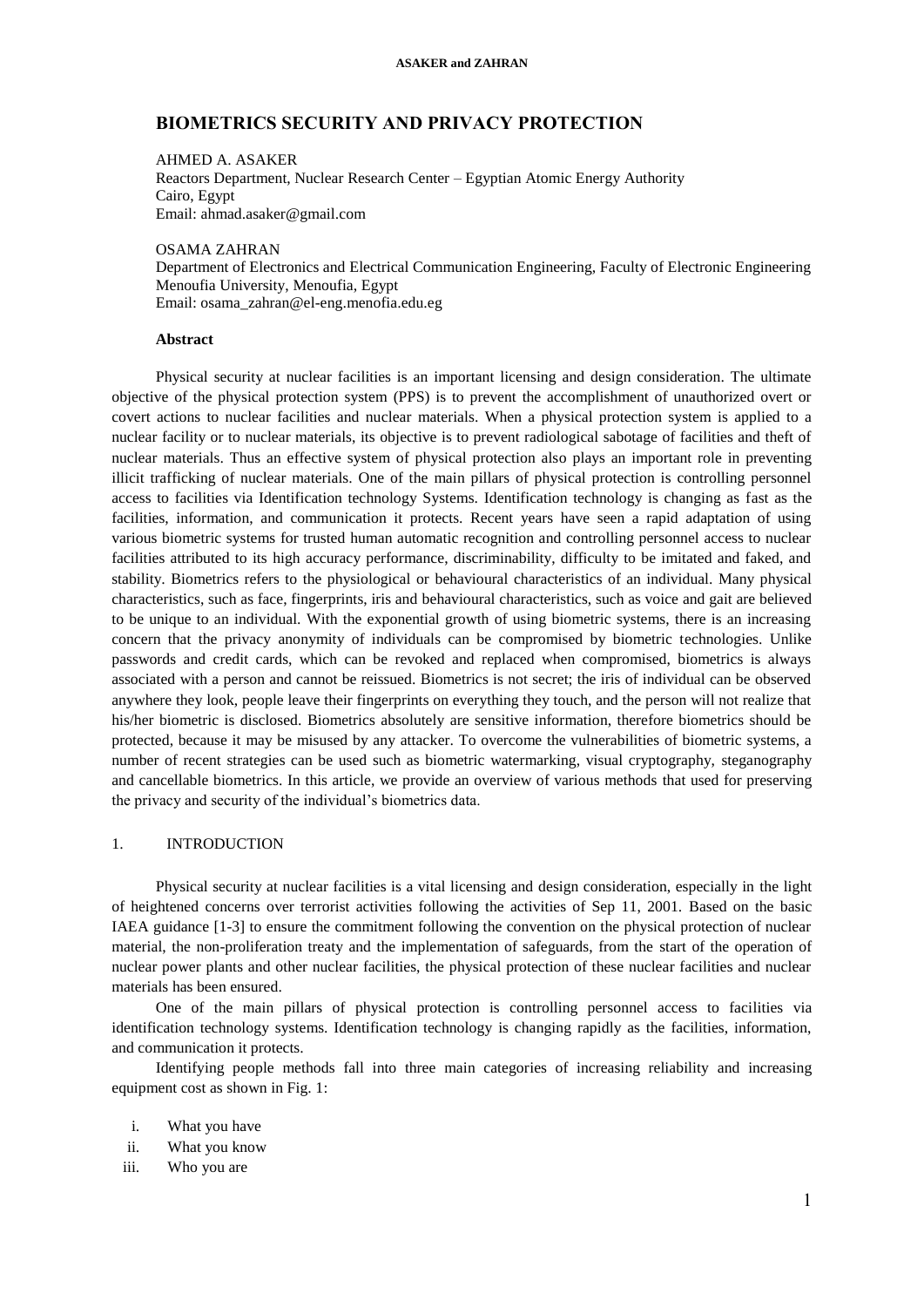**What you have;** Least reliable (may be shared or stolen): What you have is something you carry such as a key, a card, or a token. It can be also as dumb as an old fashioned metal key or as smart as a card that have a built-in processor that exchanges information with a reader. It can be also in the form of a card that has a magnetic strip that carry information about individual (similar to the familiar ATM card); as well as it can be in the form of a token or card that have a transmitter and/or receiver which have the ability to communicate with the reader from a short distance. This method of identification is the least reliable form of identification, as there is no guarantee that it is being used by the correct person as it may be shared, stolen, or lost and found.

**What you know;** More reliable (can't be stolen, however it can be shared or written down): What you know is a password or a code. A password/code provides a security problem: if it is simple to remember, then it will probably be easy to estimate; if it is hard to remember, then it will probably be hard to estimate but it will also probably be written down, as a result, security will be reduced. What you know is more reliable than What you have, but passwords and codes can still be shared, as well as if written down they carry the risk of discovery.

**Who you are;** Most reliable (based on something physically unique to you): Who you are refers to identification via recognition of unique physical characteristics. This is the natural way humans identify one another with nearly total certainty. When accomplished by technological means, it's called biometrics. Biometric scanning technologies had been developed for a number of human features that lend themselves to quantitative analysis.



*FIG. 1. What You have, What You Know, Who You Are.*

Biometric technology is growing fast, getting better and less expensive. Nowadays, many suppliers provide a wide range of biometric devices, as well as, biometrics can be used as a complementary for existing security measures; subsequently biometric technology become best practice for access control when used in combination with traditional "what you have" or "what you know" methods.

Biometric identity is generally used not to recognize identification via searching a database of users for a match, but to confirm identification that is firstly established by a "what you have" or "what you know" method as an instance, a card/PIN is firstly used, then a fingerprint scan confirms the result. As overall performance and confidence in biometric technology growth, it can eventually become a standalone method of identification, without a need for carrying a card or remembering a password.

Regardless of the extensive deployment of biometric technology in diverse applications, the use of biometrics increases different security and privacy concerns as mentioned below [2]: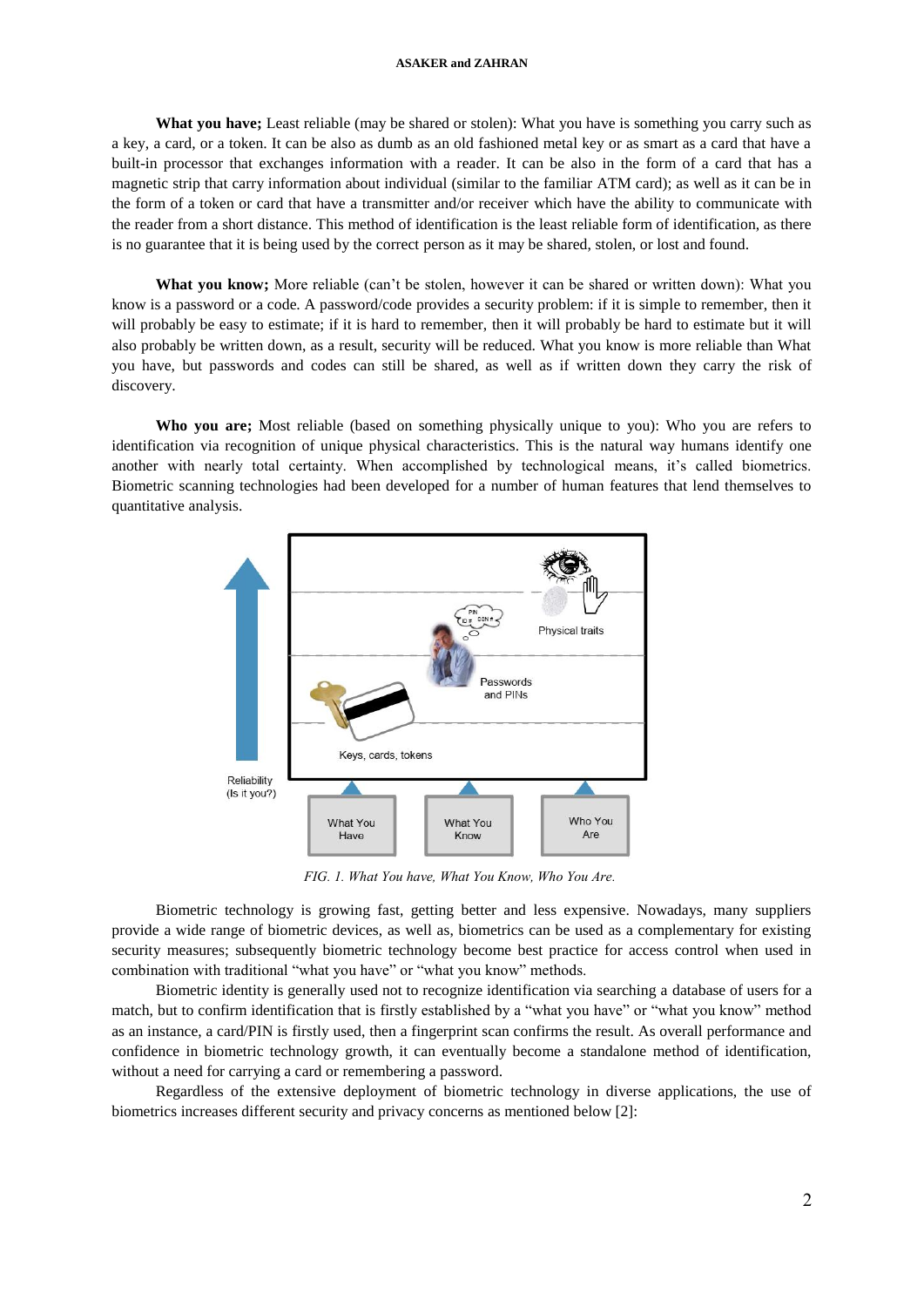#### i. Biometrics is not secret:

The knowledge-based authentication strategies definitely rely on secrecy. For instance, passwords and PINs are recognized only to the user and subsequently secrecy can be achieved. In comparison, biometrics such as face, voice, signature, and fingerprints can be recorded easily and probably misused without the user's knowledge. Voice and face biometrics are vulnerable to being easily captured without the user's consent.

ii. Biometrics cannot be replaced or canceled:

If a biometrics data can be provided by a person who is a one of the enrolled individuals, many biometric security concerns could be different. For instance, authentication systems that use biometrics should not have to deal with spoofed biometrics information as well as replay attacks on biometric systems. If an attacker have the ability to access the biometrics samples and can present them to a system emulating a human presence, then there will be no trust associated with the biometrics. Subsequently, the biometrics has been compromised forever. Passwords and PINs can be easily changed if compromised. As well as, for items such as credit cards and badges that might be stolen, they could be replaced. However, biometrics is always associated with the user and cannot be replaced or cancelled if compromised.

#### iii. Cross application invariance and cross-matching:

It is highly encouraged for using different passwords and tokens in traditional authentication systems. However, biometrics-based authentication methods depend on the same biometrics. If a biometric template is compromised once, it is exposed forever. If a biometric template is compromised in one application, then the same method can be used for compromising overall applications at which the same biometric is used.

iv. Persistence:

While relative robustness over time is an advantage for biometrics it can also be a massive challenge from a privacy point of view when it requires to be changed. The distinctiveness contained in biometrics is still the same despite the signal as well the template can look different.

Biometrics definitely is sensitive information; therefore biometrics should be secured, because it can be misused by any attacker. Our aim in this article is to survey recent available approaches that used for preserving the privacy and security of the individual's biometrics data.

# 2. BIOMETRICS SECURITY AND PRIVACY PROTECTION STRATEGIES

# **2.1 Encryption techniques**

One of the earliest techniques for enhancing the privacy of biometric templates was primarily depend on using of encryption techniques such as DES, AES, RSA or ECC encryption. In Cryptography, biometric information is transformed into an unreadable data format as illustrated in Fig.2; subsequently the hacker cannot read it. Transformation process is called encryption. A computational tool is required to perform decryption of the encrypted biometrics data. However, the problem of using this technique is that it makes it possible for the hacker to observe that something fishy is being transmitted. This attracts his interest to try and decrypt it using different ways. Generally, the process of encryption doesn't confine the very existence of the covert data.

Another problem for using the encryption approach for securing biometrics data is that, mostly of encryption algorithms produce a significantly distinct digest even with minor variations in the input. In reality, all biometrics data change with environmental conditions. For example, face and iris biometrics are seriously affected by illumination conditions. Consequently, practically these techniques cannot be used directly in spite of being theoretically extremely strong when applied only to exact data. Moreover, when biometrics data are encrypted, decryption is needed for them to carry out matching. Which creates a potential attack point to get access to the decrypted templates [2, 3].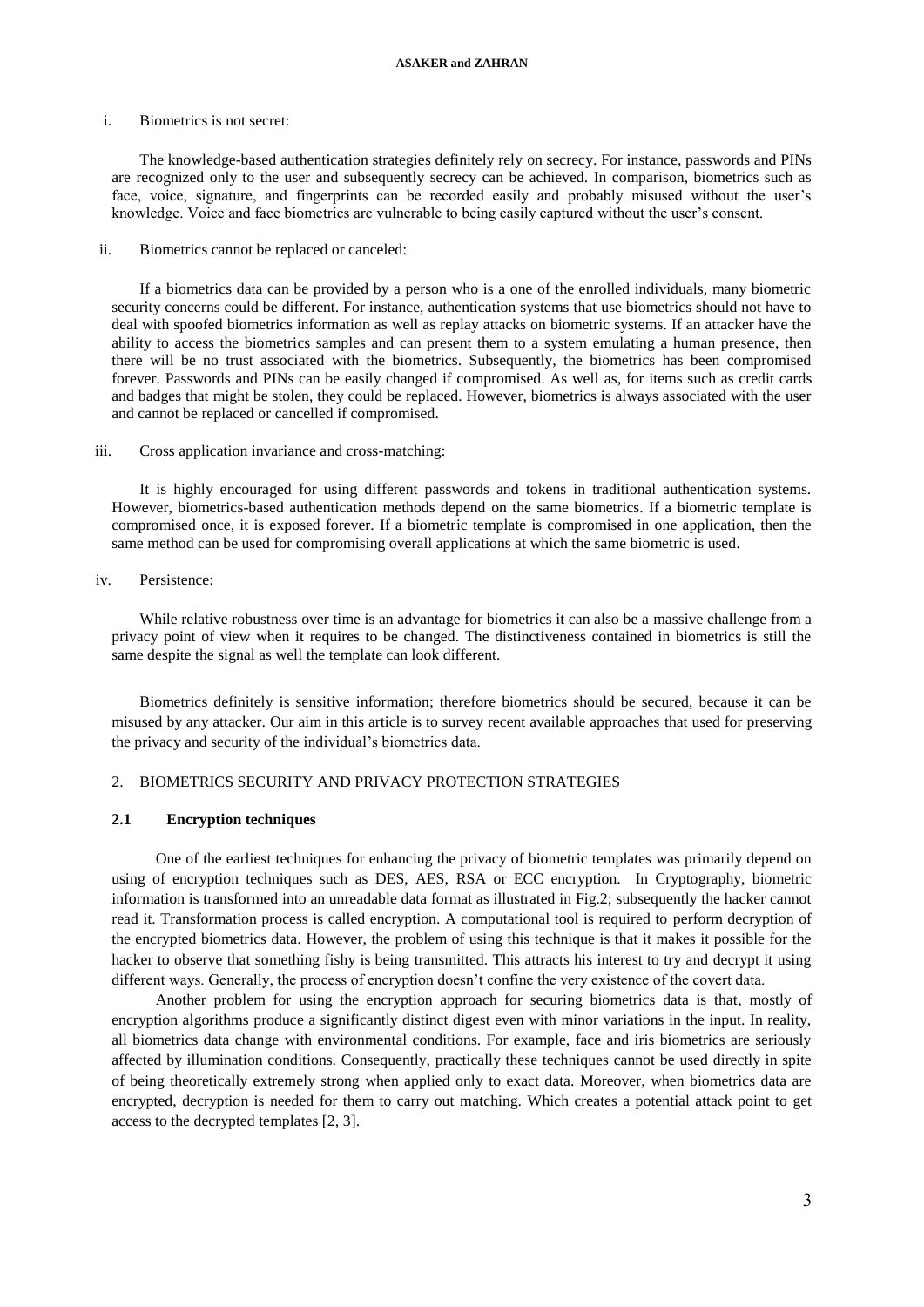

*FIG. 2. An example of cryptography carried out in fingerprint biometrics.*

# **2.2 Visual Cryptography Technique**

Visual cryptography is a type of cryptography in which the privacy of biometrics data such as face image can be protected by creating a number of shares or transparencies out of the original image by employing decomposition of the image. The decomposed image or shares no longer reveal any information about the original biometric image. The information of the main image can be revealed only when both shares are available at the same time.

During the enrolment process, the private biometrics information is transmitted to a trusted third-party entity. When the biometrics data are received by the trusted entity, it is decomposed into two shares and the original biometric image is discarded. The decomposed components are then sent and stored in two separate database servers such that, the identification of individual's biometrics data is not revealed to either server.

During authentication stage, the trusted entity transmits a request for each server and the corresponding shares are sent to it. Shares are overlaid for reconstructing the original biometric image, avoiding any complication associated with decryption and decoding computations that are used in cryptosystem approaches. The reconstructed image will be discarded once the matching process is achieved. Furthermore, cooperation between the two servers is essential for reconstructing the original biometric image. Fig.3 shows an example of these transformations which carried out in fingerprint biometrics [4, 5].



*FIG. 3. An example of visual cryptography carried out in fingerprint biometrics*

# **2.3 Biometric Watermarking**

Biometric watermarking is another technique for protecting the biometrics data, The concept of watermarking is to introduce some extra information into the biometric features templates leading to a certain distortion to the biometric feature templates. This technique does not introduce any detectable degradation on recognition performance. Additionally, in the case of severe attacks to watermarked image, the recognition performance drops extensively. A biometric watermarking technique for iris recognition was proposed in [6], wherein, the protection of iris templates was carried out via embedding an extra information on the iris image as shown in Fig.4.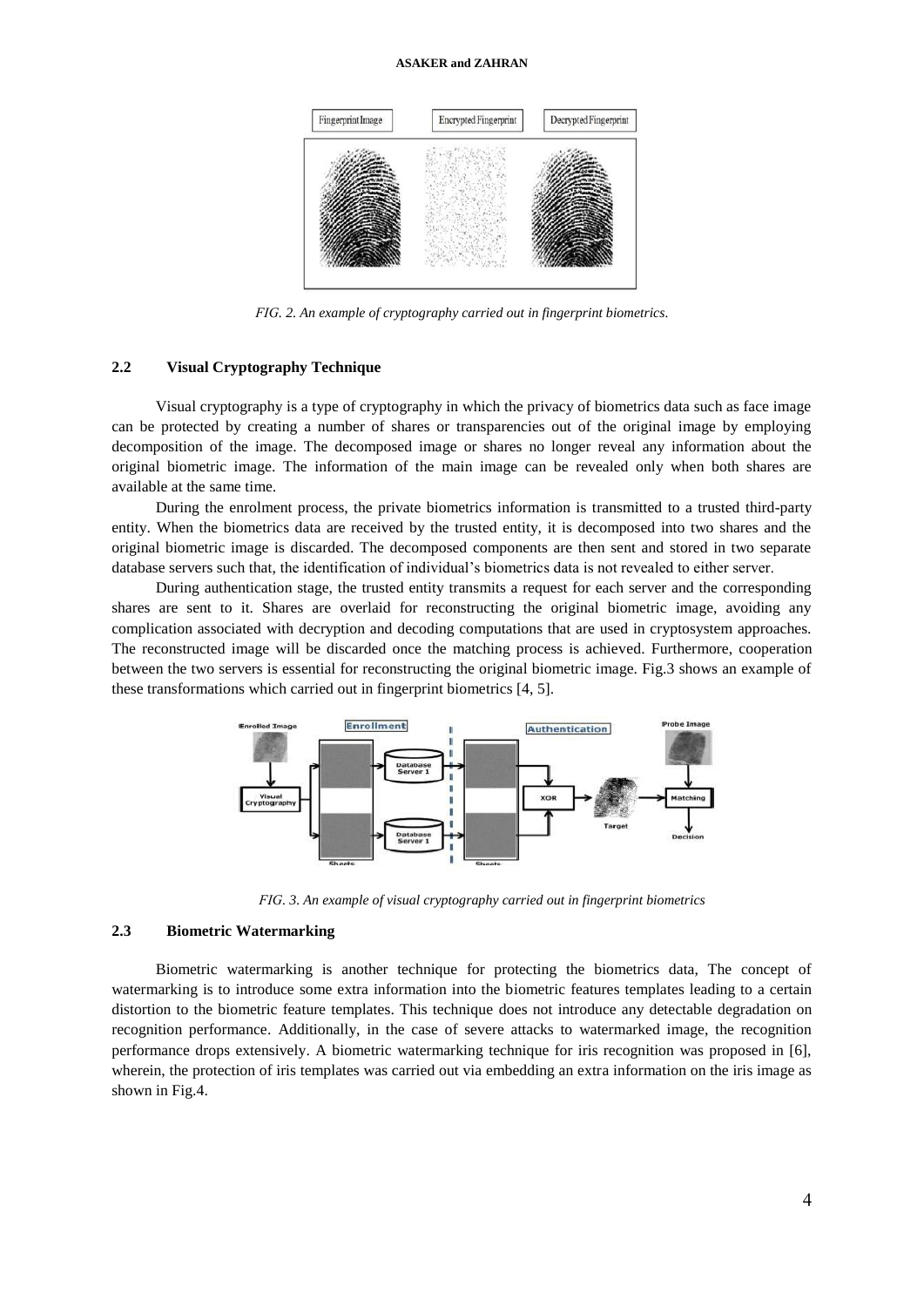

*FIG. 4. An example of biometric watermarking applied on iris image.*

# **2.4 Steganography Techniques**

Steganography is another approach that can be utilized for avoiding the unauthorized modification of biometrics data. Steganography is the art and technology of invisible communication which is implemented via hiding the biometrics digital data into different type of digital data, hence hiding the existence of the communicated biometrics data for people except the intended individuals will not capable to even guess that there is a covert communication occurring. A successful attack on a system of steganographic consists of an attacker observing that there is hidden information inside a file.

Generally all digital file formats can be utilized as cover objects for steganography, however the digital formats that has a high degree of redundancy such as text, images, Audio, video and protocol are more suitable for steganography. The broadcast of digital images, especially on the Internet, in addition to the large amount of redundant bits present in the digital image representation make images the most popular carriers for steganography among all forms of steganography categories [7, 8].

Fig. 5 shows an instance for a stegnography method applied on finger print. As shown in Fig.5 (a), the simple least significant bit (LSB) steganography approach was applied here for embedding of the fingerprint data into least significant bit on each pixel of the cover image leading to the stego image which clearly looks the same as the cover image. As shown on Fig.5 (b), the extraction manner is exactly the reverse technique of the embedding [9].



*FIG. 5. An example of Steganography model applied on fingerprint a) Embedding Algorithm b) Extraction Algorithm*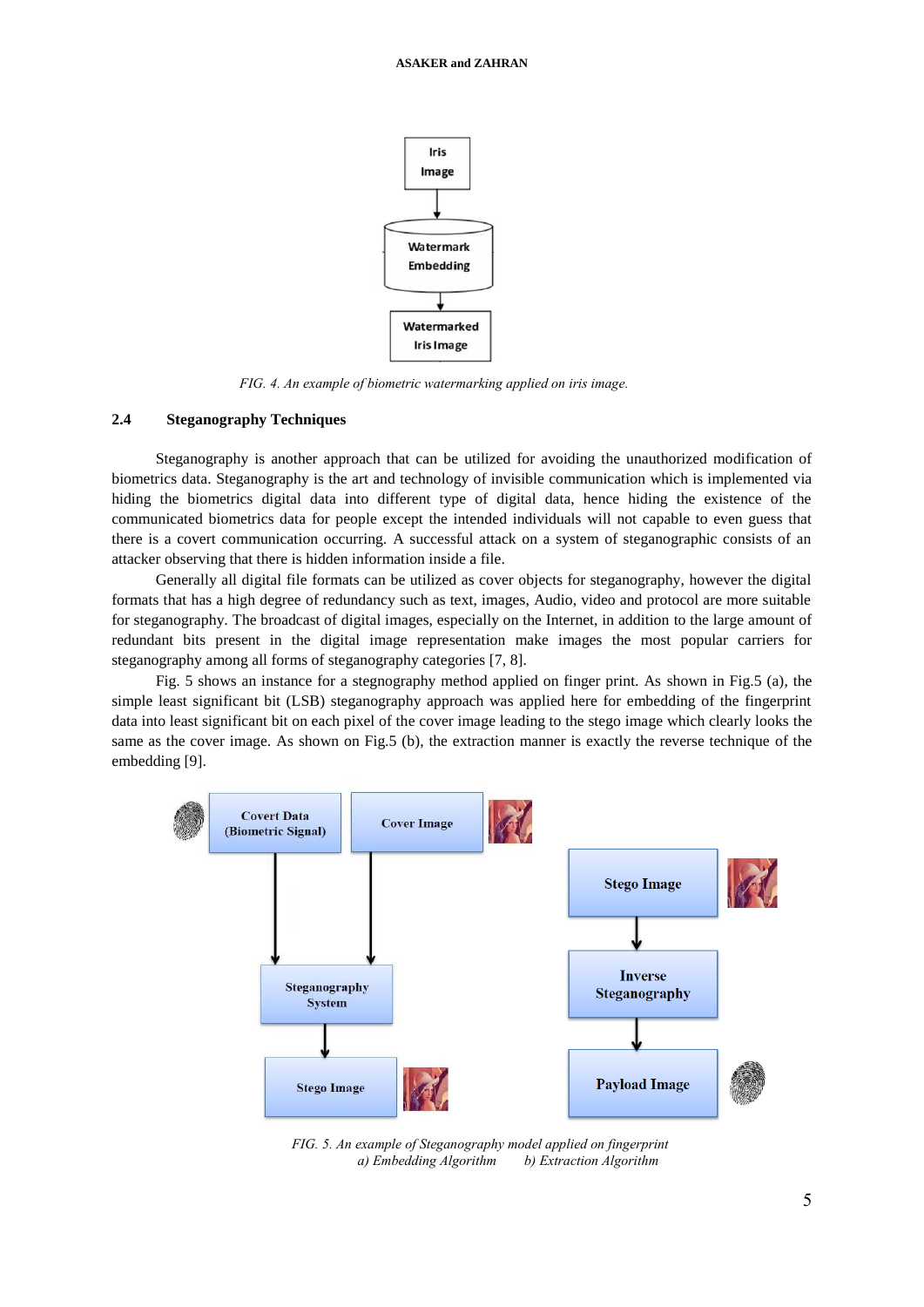## **2.5 Cancellable biometric**

Cancellable biometrics is a new trend that used for more security for biometrics data for individuals. In which, the biometric data is transformed using one-way function then the resultant version of the enrolled biometrics data will be stored in database instead of storing the original biometrics data. The transformation could be carried out directly in the original biometric images or in the feature templates. In case of emergency, the cancellable biometrics can be revoked and reissued simply without a need to change the system at all. Cancellable biometrics is a promising and evolving trend towards more secure biometric systems. Fig. 6 shows the main idea of cancellable biometric applied on feature template using noninvertible transformations [2].



*FIG. 6. An example of cancellable biometric system applied on IRIS* 

An example of a cancellable biometric transformation carried out on Feature-domain for fingerprint biometrics are illustrated in Fig.7. In which, noninvertible transformation function  $y = f(x)$  are applied on each minutiae position (feature). The minutiae position x0 is transformed to  $y0 = f(x0)$ . If y0 is known, the inverse transformation is a many-to-one transformation. x1, x2, x3, x4, x5, x6, x7 are all valid inverse transformation to y0 [10].



*Fig. 7. Feature-domain cancellable biometric transformation for fingerprint biometrics*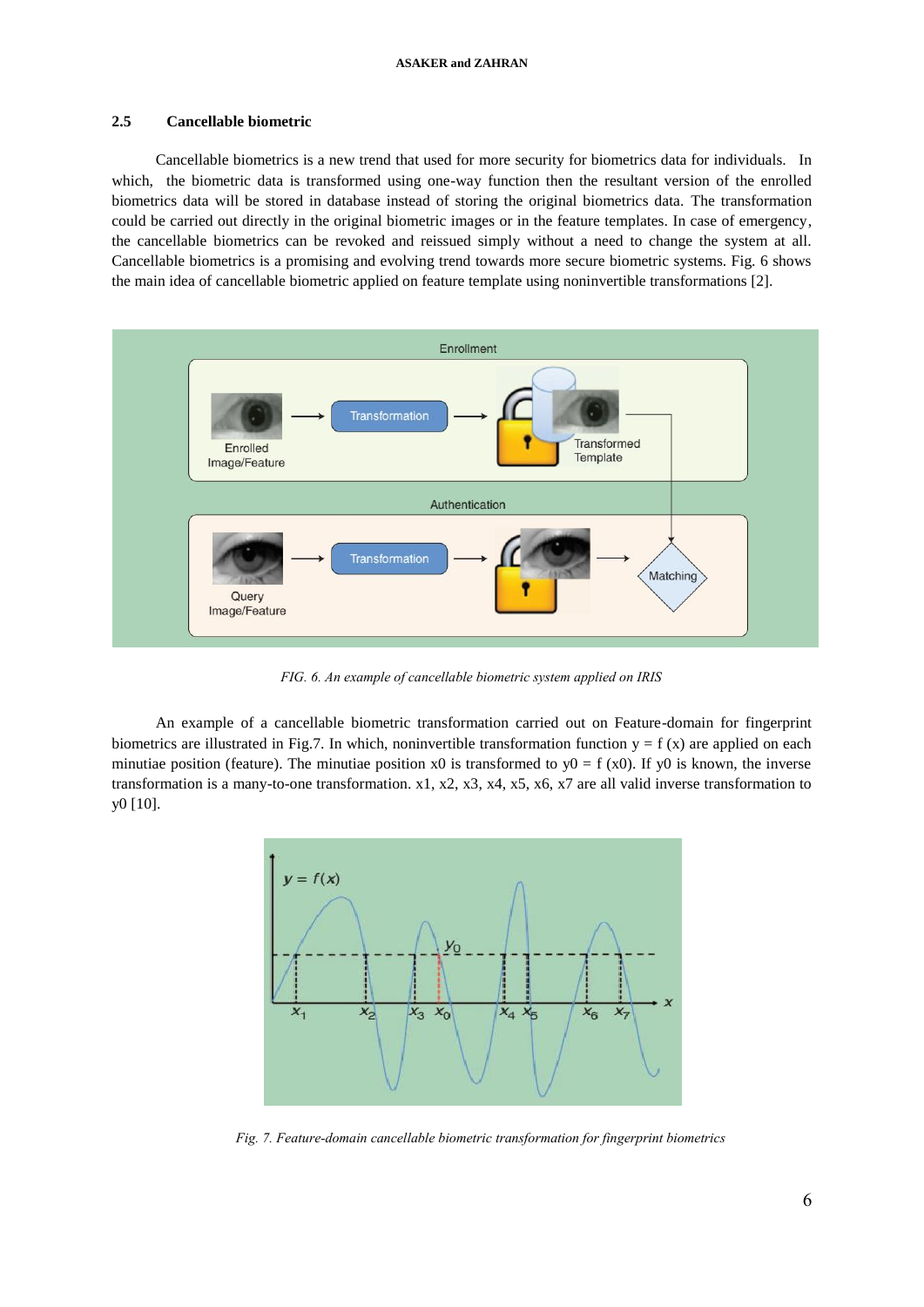

*FIG. 8. an example of cancellable biometric transformation applied on original image for face recognition*

Another illustration of cancellable biometrics which carried out on original image for face recognition is shown in Fig.8. The face is distorted in the original pixel domain before extracting the feature template. The distorted version does not match with the original face image, while the two distorted faces match among themselves.

### **2.6 Hybrid methods**

Numerous biometric template protection methods use a combination of different technologies. For instant, one hybrid system that uses a combination of visual cryptography and LSB steganography is given in Fig. 9, in which the biometric information is decomposed into two shares, each share was stored in a separate database server such that, the original biometric image can only be revealed when both shares are available at the same time. Subsequently, the identification of the biometrics data cannot be achieved in the absent of either share. Each share was covered with a different cover image selected from a public host image database [11].



*FIG. 9. An example of hybrid method based on a combination of visual cryptography and steganography*

In [12], a combination of steganography and watermarking scheme are used for securing the biometrics data which is transmitted over the public networks for personal identity with extra emphasis on iris templates. As shown in Fig. 10, the iris templates was embedded as a watermark, then the watermarked biometric image was embedded on a cover image which was selected from a public host image database to make it more secured and protected against copy attack.